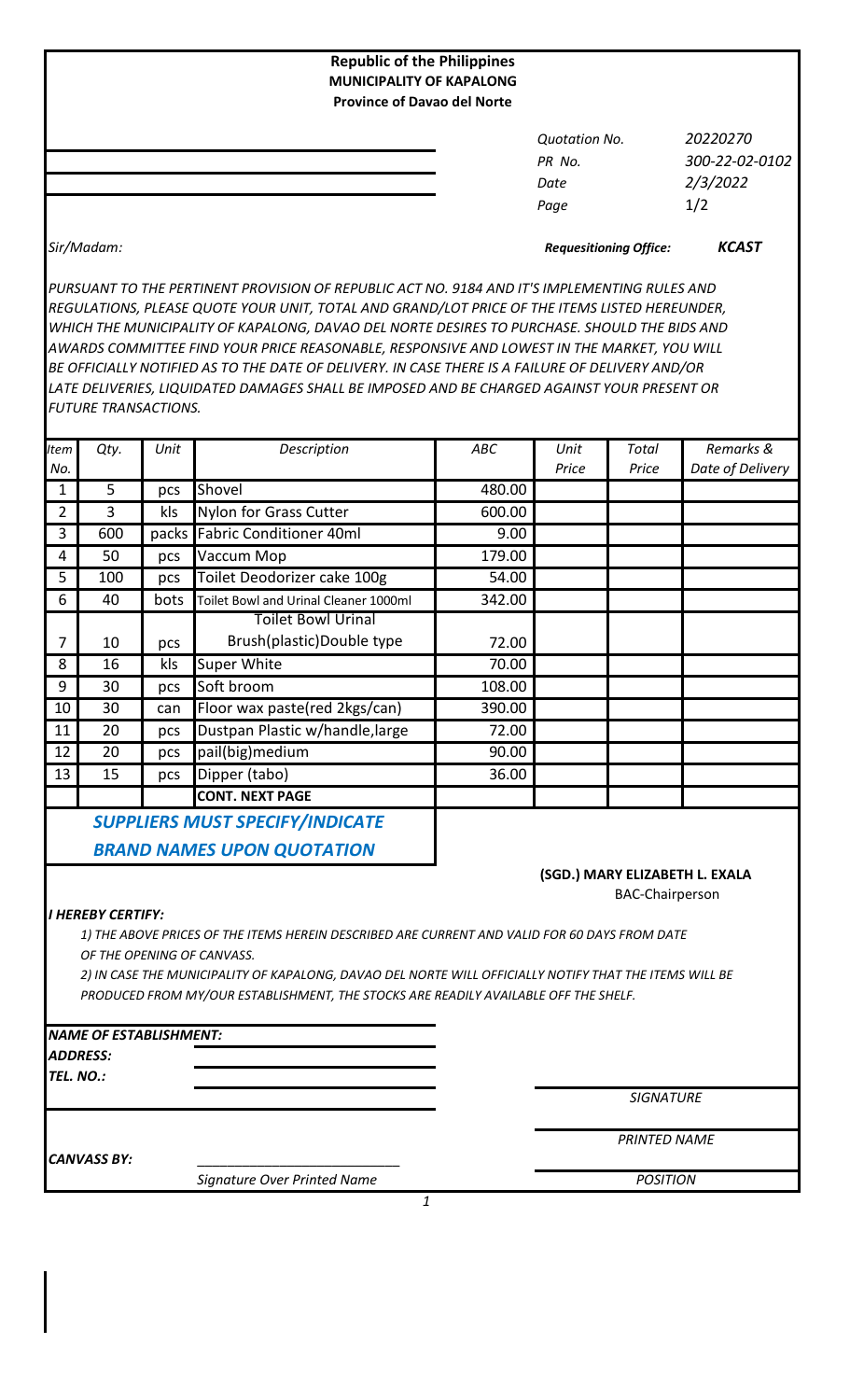| <b>Republic of the Philippines</b><br><b>MUNICIPALITY OF KAPALONG</b><br><b>Province of Davao del Norte</b>                                                                                   |                               |                |
|-----------------------------------------------------------------------------------------------------------------------------------------------------------------------------------------------|-------------------------------|----------------|
|                                                                                                                                                                                               | <b>Quotation No.</b>          | 20220270       |
|                                                                                                                                                                                               | PR No.                        | 300-22-02-0102 |
|                                                                                                                                                                                               | Date                          | 2/3/2022       |
|                                                                                                                                                                                               | Page                          | 1/2            |
| Sir/Madam:                                                                                                                                                                                    | <b>Requesitioning Office:</b> | <b>KCAST</b>   |
| PURSUANT TO THE PERTINENT PROVISION OF REPUBLIC ACT NO. 9184 AND IT'S IMPLEMENTING RULES AND<br>REGULATIONS, PLEASE QUOTE YOUR UNIT, TOTAL AND GRAND/LOT PRICE OF THE ITMES LISTED HEREUNDER, |                               |                |

*WHICH THE MUNICIPALITY OF KAPALONG, DAVAO DEL NORTE DESIRES TO PURCHASE. SHOULD THE BIDS AND AWARDS COMMITTEE FIND YOUR PRICE REASONABLE, RESPONSIVE AND LOWEST IN THE MARKET, YOU WILL BE OFFICIALLY NOTIFIED AS TO THE DATE OF DELIVERY. IN CASE THERE IS A FAILURE OF DELIVERY AND/OR LATE DELIVERIES, LIQUIDATED DAMAGES SHALL BE IMPOSED AND BE CHARGED AGAINST YOUR PRESENT OR FUTURE TRANSACTIONS.*

| <b>tem</b> | Qty. | Unit  | Description                           | ABC       | Unit  | Total | Remarks &        |
|------------|------|-------|---------------------------------------|-----------|-------|-------|------------------|
| No.        |      |       |                                       |           | Price | Price | Date of Delivery |
| 14         | 10   | pair  | Rubber boots, colored                 | 350.00    |       |       |                  |
| 15         | 40   | bots  | <b>Battery Solution</b>               | 30.00     |       |       |                  |
| 16         | 20   | kls   | <b>Chlorine Granules</b>              | 108.00    |       |       |                  |
|            |      |       | Detergent Powder, all purpose         |           |       |       |                  |
| 17         | 600  | pouch | plastic pouch 65g                     | 8.00      |       |       |                  |
| 18         | 50   | pcs   | Detergent bar 140 grams               | 34.00     |       |       |                  |
| 19         | 30   | pair  | <b>Rubber Gloves</b>                  | 90.00     |       |       |                  |
| 20         | 25   | pcs   | Broom Stick (tingting) standard size  | 30.00     |       |       |                  |
|            |      |       |                                       |           |       |       |                  |
|            |      |       |                                       |           |       |       |                  |
|            |      |       |                                       |           |       |       |                  |
|            |      |       |                                       |           |       |       |                  |
|            |      |       |                                       |           |       |       |                  |
|            |      |       |                                       |           |       |       |                  |
|            |      |       | <b>Total Approved Budget Contract</b> | 75,000.00 |       |       |                  |

 *SUPPLIERS MUST SPECIFY/INDICATE BRAND NAMES UPON QUOTATION*

# **(SGD.) MARY ELIZABETH L. EXALA**

BAC-Chairperson

# *I HEREBY CERTIFY:*

*1) THE ABOVE PRICES OF THE ITEMS HEREIN DESCRIBED ARE CURRENT AND VALID FOR 60 DAYS FROM DATE OF THE OPENING OF CANVASS.*

*2) IN CASE THE MUNICIPALITY OF KAPALONG, DAVAO DEL NORTE WILL OFFICIALLY NOTIFY THAT THE ITEMS WILL BE PRODUCED FROM MY/OUR ESTABLISHMENT, THE STOCKS ARE READILY AVAILABLE OFF THE SHELF.*

### *NAME OF ESTABLISHMENT:*

*ADDRESS:*

*TEL. NO.:*

*SIGNATURE*

*PRINTED NAME*

CANVASS BY:

*Signature Over Printed Name*

*POSITION*